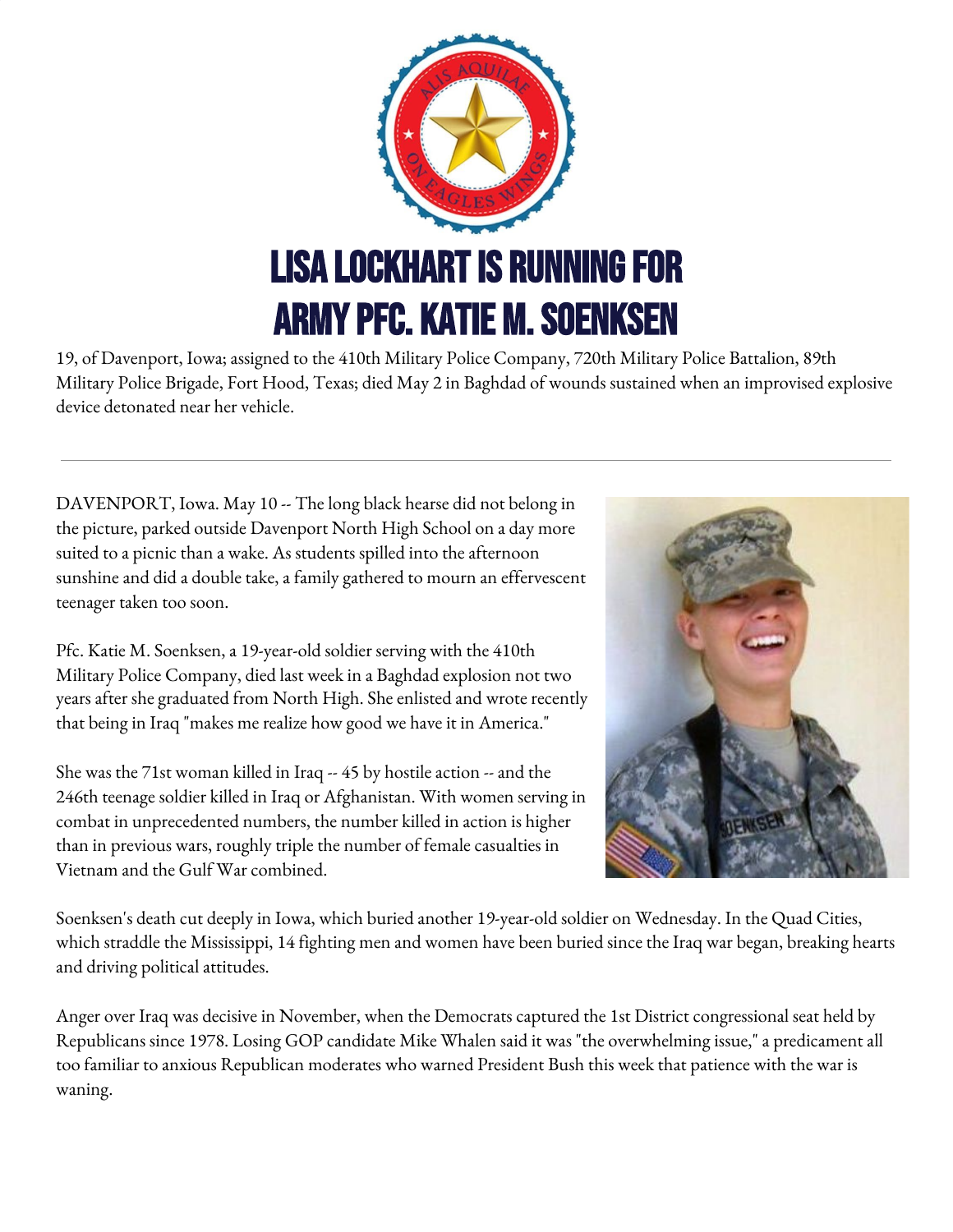

But the days since a homemade bomb killed Soenksen have been more about pain and hugs than politics. Support for the family has been overwhelming. Hundreds of people streamed into the high school on Wednesday, the day before her military funeral, to offer comforting words and heartfelt embraces.

As lights on a signboard flashed, "We'll Miss You, Katie," one administrator said the experience of burying a student who had been so vibrant and alive was "very surreal."



When the news reached Davenport on May 2, Brandon Concannon Colter was with his best friend, Marco Torres, who had dated Soenksen for two years. They were riding bikes at the Bettendorf skate park when Torres's cellphone rang.

"It just got kind of silent," said Concannon Colter, 17, a senior in North High's Junior ROTC program. "He was like, 'I'll be all right. I'll be all right.' He got off the phone and he was [teed] off and sad.

"I said, 'What is it?' He said, 'Katie died.' It was a silent ride home."

Concannon Colter told his parents and his sister, but Soenksen's death did not compute.

"It was more shock than devastation. 'They're lying,' " he thought.

The next morning, when Gunnery Sgt. Greg Livingston drove into the school parking lot, his ROTC students burst from the doorway to tell him. He said it must be a bad rumor.

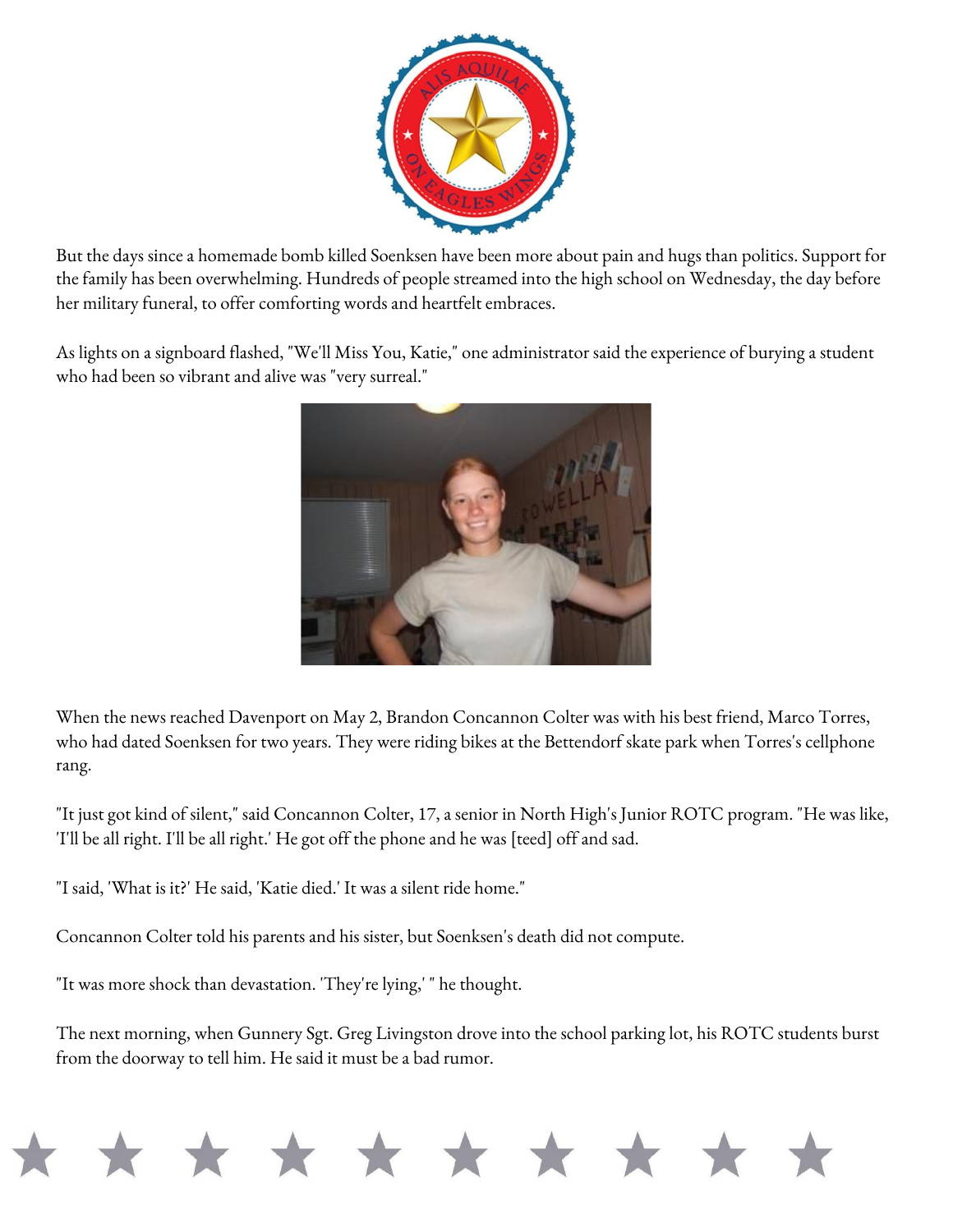

"I didn't want to believe it. The kids didn't want to believe it," said Livingston, a Marine who oversees three platoons of ROTC students. Later that morning, confirmation arrived. He addressed the young students, telling them this was the reality of war.

"Every day," he told them, "somebody's dying over there for us. She was willing to stand up and do what she believed in. We should be a grateful nation for what she did. If you live the right way, the correct way, I believe we'll all be together again."

Students were devastated. Many cried. Just two years earlier, Soenksen was a leader in the same room. The juniors and seniors knew her. Others remembered her stopping by school when she was home on leave, proud in her Army uniform.



"I'll always love her," said Livingston, his eyes reddening. "You can't forget her. She made you feel good, no matter what mood you were in. I'm a moody person, but she wasn't like that. She set the example for others to follow."

Monsignor James F. Parizek, who led a funeral Mass on Thursday at Our Lady of Victory Catholic Church, said Soenksen could be "strong-willed and stubborn," butting heads with people who stood in her way. She had an impulsive streak, marrying Army Spec. Benjamin Rowella, 30. It was six days before her deployment and two weeks after they met at a nightclub. At the Mass, he sat in the front pew.

Soenksen did not need to look far for military models. Her aunt, Air Force Lt. Col. Rose Ramirez, will soon complete her 34th year in uniform. She flew to Davenport with Soenksen's remains.

Ramirez was with the family on Wednesday as an army officer presented Soenksen's parents with a Purple Heart and a Bronze Star. The certificate said, "Her commitment contributed to our Nation's continual war on terror and her actions represented her dedication to the security of the United States of America."

Countless friends and more than a few strangers waited patiently in the North High auditorium for the chance to walk past Soenksen's ashes and a stage full of flowers and tributes. One who had not known her was Pat Clayton, who served as an Army MP in the 1970s, shortly after the Vietnam War ended. A government employee, she is seeking work in Iraq, to help the troops.

"If you don't feel it, you would never understand," Clayton replied when asked why. "Just a need to go over and support 'em. God and country. That's what it's all about."